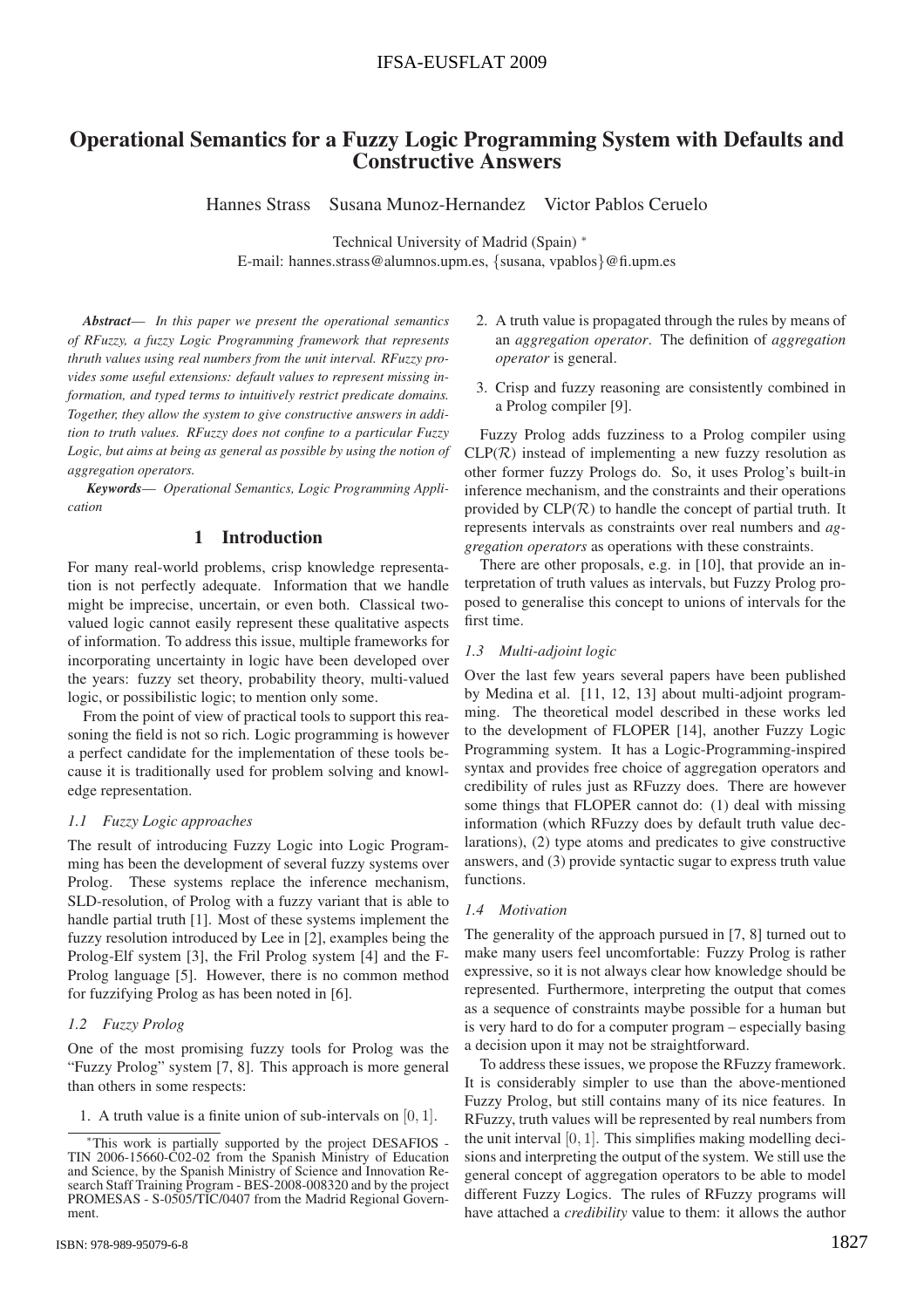of the rule to express how much they confide in the relation expressed by the rule. In addition, RFuzzy offers features that are very useful for knowledge representation, namely default values and types.

The rest of the paper is organised as follows: Section 2 introduces the abstract syntax of RFuzzy. In Section 3 we present an operational semantics for RFuzzy and illustrate it with an example. The last but one section shortly sketches the key points of the implementation and Section 5 concludes.

## 2 RFuzzy Syntax

We will use a signature  $\Sigma$  of function symbols and a set of variables V to "build" the *term universe*  $TU_{\Sigma,V}$  (whose elements are the *terms*). It is the minimal set such that each variable is a term and terms are closed under Σ-operations. In particular, constant symbols are terms.

Similarly, with use a signature Π of predicate symbols to define the *term base* TBΠ*,*Σ*,V* (whose elements are called *atoms*). Atoms are predicates whose arguments are elements of TUΣ*,V* . Atoms and terms are called *ground* if they do not contain variables. As usual, the *Herbrand universe* H is the set of all ground terms, and the *Herbrand base* B is the set of all atoms with arguments from the Herbrand universe.

To combine truth values in the set of real truth values [0, 1], we will make use of *aggregation operators*. A function  $\hat{F}$  :  $[0, 1]^n \rightarrow [0, 1]$  is called an aggregation operator if it verifies  $\hat{F}(0,\ldots,0) = 0$  and  $\hat{F}(1,\ldots,1) = 1$ . We will use the signature  $\Omega$  to denote the set of used operator symbols F and  $\hat{\Omega}$  to denote the set of their associated aggregation operators  $\hat{F}$ . An *n*-ary aggregation operator is called *monotonic in the* i*-th argument*, if additionally  $x \leq x'$  implies  $\hat{F}(x_1,\ldots,x_{i-1},x,x_{i+1},\ldots,x_n) \leq$  $\hat{F}(x_1,\ldots,x_{i-1},x^{\prime},x_{i+1},\ldots,x_n)$ . An aggregation operator is called *monotonic* if it is monotonic in all arguments.

Immediate examples for aggregation operators that come to mind are typical examples of t-norms and t-conorms: minimum  $\min(a, b)$ , maximum  $\max(a, b)$ , product  $a \cdot b$ , and probabilistic sum  $a + b - a \cdot b$ .

The above general definition of aggregation operators subsumes however all kinds of minimum, maximum or mean operators.

**Definition.** Let  $\Omega$  be an aggregation operator signature,  $\Pi$  a predicate signature,  $\Sigma$  a term signature, and V a set of variables.

A *fuzzy clause* is written as

$$
A \stackrel{c, F_c}{\longleftarrow} F B_1, \ldots, B_n
$$

where  $A \in TB_{\Pi,\Sigma,V}$  is called the head,  $B_1,\ldots,B_n \in$  $TB_{\Pi,\Sigma,V}$  is called the body,  $c \in [0,1]$  is the credibility value, and  $F_c \in \Omega^{(2)}$  and  $F \in \Omega^{(n)}$  are aggregation operator symbols (for the credibility value and the body resp.)

A *fuzzy fact* is a special case of a clause where  $n = 0$ ,  $c = 1$ ,  $F_c$  is the usual multiplication of real numbers "<sup>\*</sup>" and  $F = v \in [0, 1]$ . It is written as  $A \leftarrow v$ .

A *fuzzy query* is a pair  $\langle A, v \rangle$ , where  $A \in \text{TB}_{\Pi, \Sigma, V}$  and v is either a "new" variable that represents the initially unknown truth value of A or it is a concrete value  $v \in [0, 1]$  that is asked to be the truth value of A.

Intuitively, a clause can be read as a special case of an implication: we combine the truth values of the body atoms with the aggregation operator associated to the clause to yield the truth value for the head atom. For this truth value calculation we are completely free in the choice of an operator.

Example. Consider the following clause, that models to what extent cities can be deemed good travel destinations – the quality of the destination depends on the weather and the availability of sights:

good-destination(X)<sup>1.0,</sup><sup>*i*</sup>.nice-weather(X), many-sights(X).

The credibility value of the rule is 1.0, which means that we have no doubt about this relationship. The aggregation operator used here in both cases is the product "·". We enrich the knowledge base with facts about some cities and their continents:

> nice-weather(madrid)  $\leftarrow$  0.8, nice-weather(istanbul)  $\leftarrow$  0.7, nice-weather(moscow)  $\leftarrow$  0.2, many-sights(madrid)  $\leftarrow$  0.6, many-sights(istanbul)  $\leftarrow$  0.7, many-sights(sydney)  $\leftarrow$  0.6, city-continent(madrid, europe)  $\leftarrow$  1.0, city-continent(moscow, europe)  $\leftarrow$  1.0, city-continent(sydney, australia)  $\leftarrow$  1.0, city-continent(istanbul, europe)  $\leftarrow$  0.5, city-continent(istanbul, asia)  $\leftarrow$  0.5.

Some queries to this program could ask if Madrid is a good destination,

 $\langle$ good-destination(madrid), v $\rangle$ . Another query could ask if Istanbul is the perfect des-Istanbul is the perfect destination,  $\langle$  good-destination(istanbul), 1.0. The result of the first query will be the real value 0.48 and the second one will fail. It can be seen that no information about the weather in Sydney or sights in Moscow is available although these cities are "mentioned". (

In the above example, the knowledge that we represented using fuzzy clauses and facts was not only vague but moreover incomplete. As this is rather the norm than the exception, we would like to have a mechanism that can handle non-present information.

In standard logic programming, the closed-world assumption is employed, i.e. the knowledge base is not only assumed to be sound but moreover to be complete. Everything that can not be derived from the knowledge is assumed to be false. This could be easily modelled in this framework by assuming the truth value 0 as "default" truth value, so to speak. Yet we want to pursue a slightly more general approach: arbitrary default truth values will be explicitly stated for each predicate. We even allow the definition of different default truth values for different arguments of a predicate. This is formalised as follows.

Definition. A *default value declaration* for a predicate  $p \in \Pi^{(n)}$  is written as default $(p(X_1, \ldots, X_n))$  =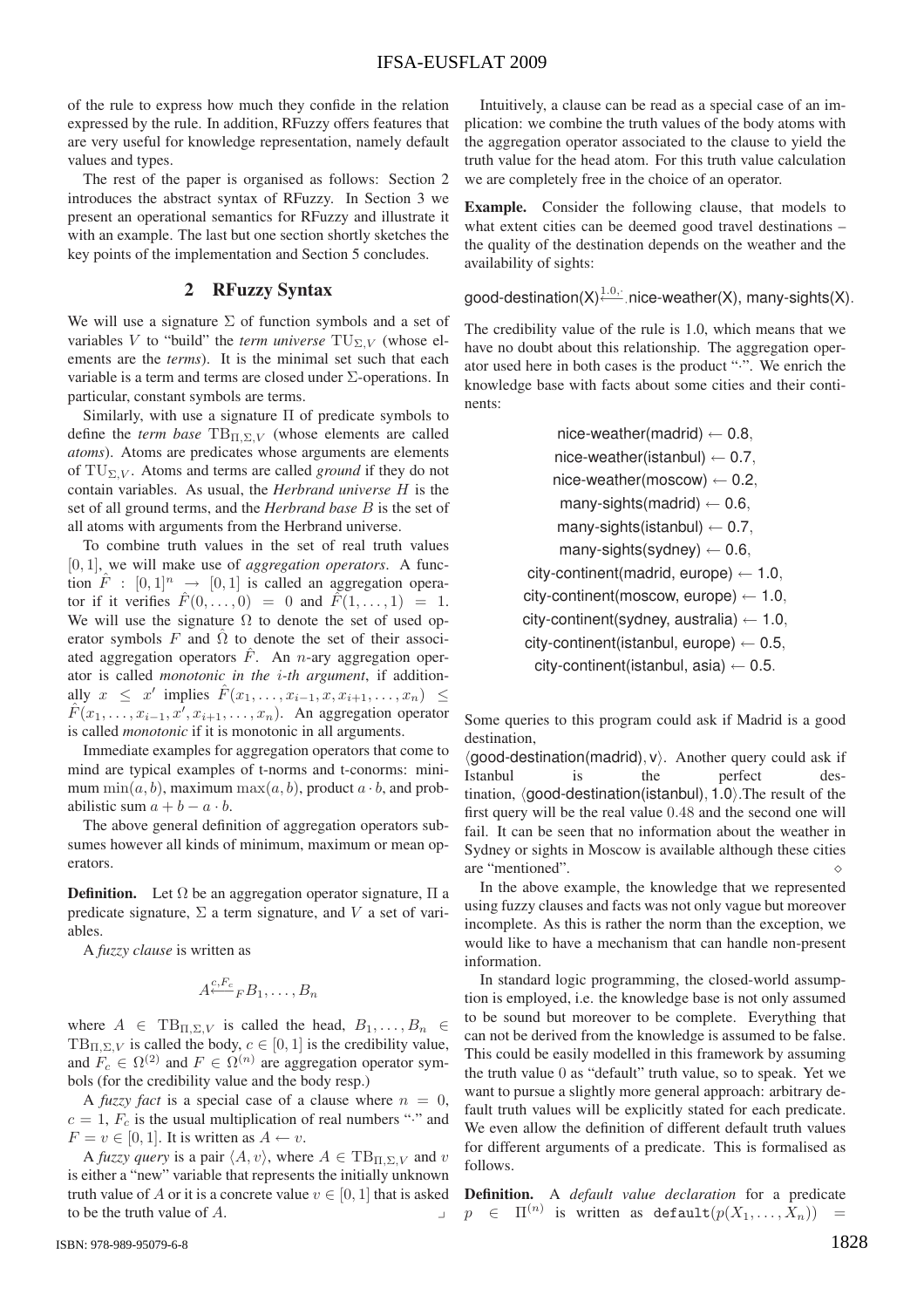$[\delta_1$  if  $\varphi_1, \ldots, \delta_m$  if  $\varphi_m]$  where  $\delta_i \in [0, 1]$  for all *i*. The  $\varphi_i$  are first-order formulas restricted to terms from  $\text{TU}_{\Sigma,\{X_1,...,X_n\}}$ , the predicates = and  $\neq$ , the symbol true, and the junctors  $\wedge$ and ∨ in their usual meaning.

Example (continued). Let us add the following default value declarations to the knowledge base and thus close the mentioned gaps.

$$
default(nice-weather(X)) = 0.5,
$$
  

$$
default(many-sights(X)) = 0.2,
$$
  

$$
default(good-destination(X)) = 0.3
$$

They could be interpreted as: when visiting an arbitrary city of which nothing further is known, it is likely that you have nice weather but you will less likely find many sights. Irrespective of this, it will only to a small extent be a good travel destination.

To model the fact that a city is not on a continent unless stated otherwise, we add another default value declaration for city-continent: default(city-continent(X, Y)) = 0.0. Notice that in this example  $m = 1$  and  $\varphi_1$  = true for all the default value declarations.

The default values allow our knowledge base to answer arbitrary questions about predicates that occur in it. But will the answers always make sense? To stay in the above example, if we ask a question like "What is the truth value of niceweather(australia)?" we will get the answer "0.5" which does not make too much sense since Australia is not a city, but a continent.

To address this issue, we introduce types into the language. Types can be viewed as inherent properties of terms – each term can have zero or more types. We use them to restrict the domains of predicates.

**Definition.** A *term type declaration* assigns a type  $\tau \in \mathcal{T}$ to a term  $t \in H$  and is written as  $t : \tau$ . A *predicate type declaration* assigns a type  $(\tau_1, \ldots, \tau_n) \in \mathcal{T}^n$  to a predicate  $p \in \Pi^n$  and is written as  $p : (\tau_1, \ldots, \tau_n)$ , where  $\tau_i$  is the type of p's i-th argument.

**Example (continued).** Using the set of types  $T$ {City, Continent}, we add some term type declarations to our knowledge base:

madrid : City, istanbul : City, sydney : City, moscow : City; africa : Continent, america : Continent, antarctica : Continent, asia : Continent, europe : Continent.

We also type the predicates in the obvious way:

nice-weather : (City), many-sights : (City), good-destination : (City), city-continent : (City, Continent).

For a ground atom  $A = p(t_1, ..., t_n) \in B$  we say that it is *well-typed with respect to*  $T$  iff  $p : (\tau_1, \ldots, \tau_n) \in T$  implies  $\tau_i \in \mathfrak{t}_T(t_i)$  for all *i*.

For a ground clause  $A \stackrel{c, F_c}{\longleftarrow} F B_1, \ldots, B_n$  we say that it is well-typed w.r.t. T iff all  $B_i$  are well-typed for  $1 \leq i \leq n$ implies that  $A$  is well-typed (i.e. if the clause preserves welltyping). We say that a non-ground clause is well-typed iff all its ground instances are well-typed.

Example (continued). With respect to the given type declarations, city-continent(moscow, antarctica) is well-typed whileas city-continent (asia, europe) is not.  $\Diamond$ 

A *fuzzy logic program* P is a triple  $P = (R, D, T)$  where  $R$  is a set of fuzzy clauses,  $D$  is a set of default value declarations, and  $T$  is a set of type declarations.

From now on, when speaking about programs, we will implicitly assume the signature  $\Sigma$  to consist of all function symbols occurring in P, the signature  $\Pi$  to consist of all the predicate symbols occurring in the program, the set  $\mathcal T$  to consist of all types occurring in type declarations in  $T$ , and the signature  $\Omega$  of all the aggregation operator symbols. For  $\Omega$  we will furthermore require that all operators from  $\Omega$  be monotonic.

Lastly, we introduce the important notion of a "welldefined" program.

**Definition.** A fuzzy logic program  $P = (R, D, T)$  is called *well-defined* iff

- for each predicate symbol  $p/n$  occurring in R, there exist both a predicate type declaration and a default value declaration;
- all clauses in  $R$  are well-typed;
- for each default value declaration default $(p(X_1,...,X_n))$  =  $[\delta_1$  if  $\varphi_1,\ldots,\delta_m$  if  $\varphi_m]$ , the formulas  $\varphi_i$  are pairwise contradictory and  $\varphi_1 \vee \cdots \vee \varphi_m$  is a tautology, i.e. exactly one default truth value applies to each element of  $p/n$ 's domain.

 $\overline{1}$ 

### 3 Operational Semantics

The possibility to define default truth values for predicates offers us a great deal of flexibility and expressivity. But it also has its drawbacks: reasoning with defaults is inherently nonmonotonic – we might have to withdraw some conclusions that have been made in an earlier stage of execution. To capture this formally, we attach to each truth value an attribute that indicates how this value has been concluded. There are 3 different cases of how a truth value can be determined:

- exclusively by application of program facts and clauses, represented by the symbol  $\blacktriangledown$  denoting the attribute value *safe*,
- by indirect use of default values, represented by the symbol denoting the attribute value *unsafe (mixed)*, or
- directly via a default value declaration, represented by the symbol  $\triangle$  denoting the attribute value *unsafe (pure)*.

We need to be able to compare the attributes (in order to be able to prefer one conclusion over another) and to combine them to keep track of default value usage in the course of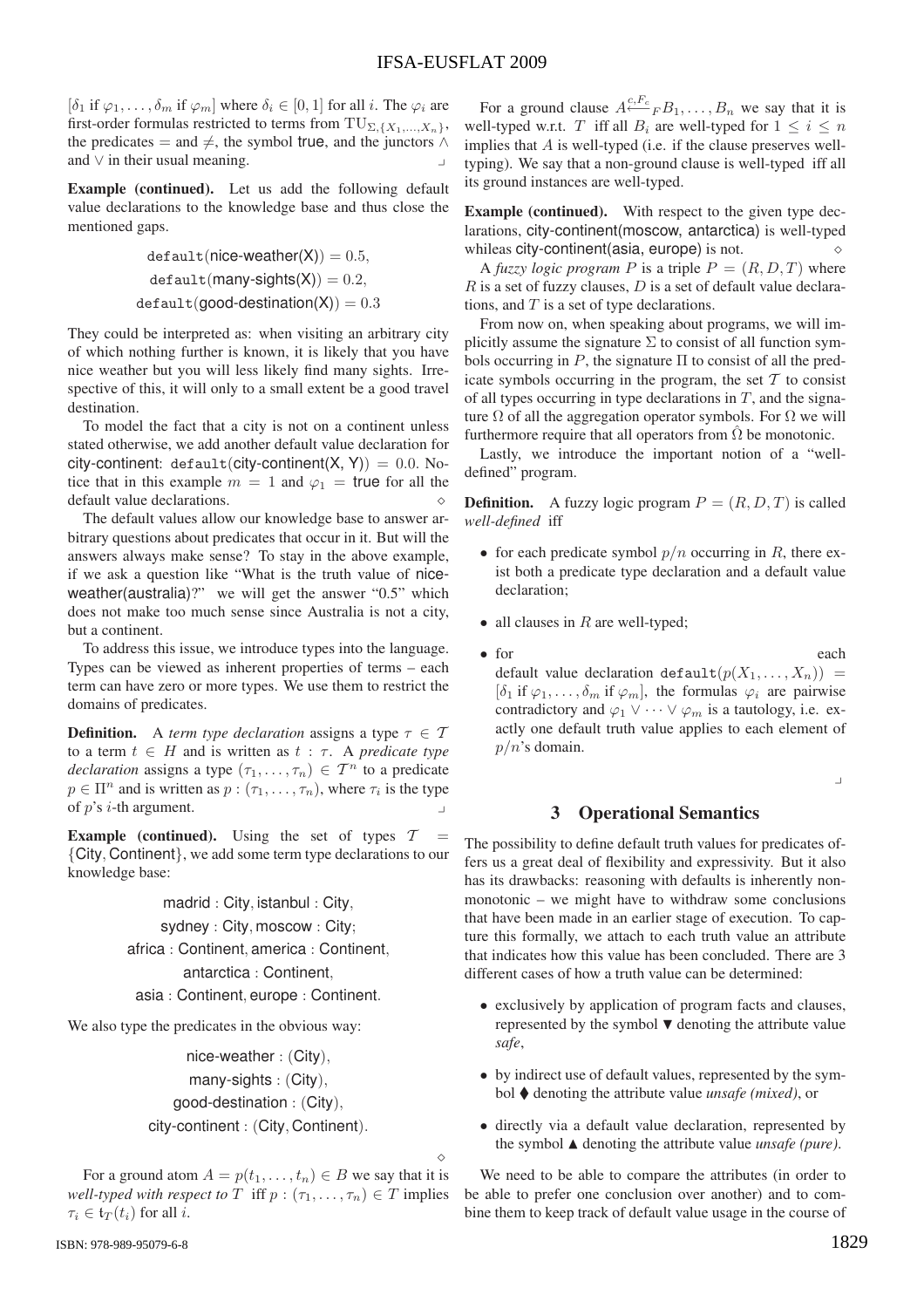computation. This is formalised by setting the ordering  $\lt_a$  on truth value attributes such that  $\blacktriangle \leq_a \blacklozenge \leq_a \blacktriangledown$ .

The operator  $\circ$  : { $\blacktriangle, \blacklozenge, \blacktriangledown$ }  $\times$  { $\blacktriangle, \blacklozenge, \blacktriangledown$ }  $\rightarrow$  { $\blacktriangle, \blacklozenge, \blacktriangledown$ } is then defined as:

$$
x \circ y := \begin{cases} \blacktriangledown & \text{if } x = y = \blacktriangledown \\ \blacktriangle & \text{if } x = y = \blacktriangle \\ \blacktriangledown & \text{otherwise} \end{cases}
$$

The operator  $\circ$  is designed to keep track of attributes during computation: only when two "safe" truth values are combined, the result is known to be "safe", in all other cases it is "unsafe". It should be noted that "∘" is monotonic.

The truth values that we use in the description of the semantics will be real values  $v \in [0, 1]$  with an attribute (i.e.  $a \ z \in \{\blacktriangle, \blacklozenge, \blacktriangledown\}$  attached to it. We will write them as zv. The ordering  $\preccurlyeq$  on the truth values will be the lexicographic product of  $\leq_a$ , the ordering on the attributes, and the standard ordering < of the real numbers. The set of truth values is thus totally ordered as follows:

$$
\perp \prec \blacktriangle 0 \prec \cdots \prec \blacktriangle 1 \prec \blacklozenge 0 \prec \cdots \prec \blacklozenge 1 \prec \blacktriangledown 0 \prec \cdots \prec \blacktriangledown 1.
$$

A *valuation*  $\sigma: V \to B$  is an assignment of ground terms to variables. Each valuation  $\sigma$  uniquely constitutes a mapping  $\hat{\sigma}$ : TU<sub>N</sub>  $_V \rightarrow B$  that is defined in the obvious way.

A *fuzzy Herbrand interpretation* (or short, *interpretation*) of a fuzzy logic program is a mapping  $I : B \to \mathbb{T}$  that assigns truth values to ground atoms.

The *domain* of an interpretation is the set of all atoms to which a "proper" truth value is assigned:  $Dom(I) :=$  ${A \mid A \in B, I(A) \succ \bot}.$ 

For two interpretations I and J, we say I *is less than or equal to J*, written  $I \subseteq J$ , if  $I \subseteq J$  iff  $I(A) \preccurlyeq$  $J(A)$  for all  $A \in B$ .

Accordingly, the infimum (or intersection) and supremum (or union) of interpretations are, for all  $A \in B$ , defined as  $(I \sqcap J)(A) := \min(I(A), J(A))$  and  $(I \sqcup J)(A) :=$  $max(I(A), J(A)).$ 

The pair  $(\mathcal{I}_P, \sqsubseteq)$  of the set of all interpretations of a given program with the interpretation ordering forms a complete lattice. This follows readily from the fact that the underlying truth value set  $T$  forms a complete lattice with the truth value ordering  $\preccurlyeq$ .

**Definition.** [Model] Let  $P = (R, D, T)$  be a fuzzy logic program.

For a clause  $r \in R$  we say that *I* is a model of the clause r and write

$$
I \Vdash A^{\mathcal{C},F_c}_{\longleftarrow F} B_1,\ldots,B_n
$$

iff for all valuations  $\sigma$ , we have: if  $I(\sigma(B_i)) = z_i v_i \succ \bot$ for all *i*, then  $I(\sigma(A)) \geq z'v'$  where  $z' = z_1 \circ \cdots \circ z_n$  and  $v' = \hat{F}_c(c, \hat{F}(v_1, \ldots, v_n))).$ 

For a default value declaration  $d \in D$  we say that *I* is a *model of the default value declaration* d and write

$$
I \Vdash \text{default}(p(X_1, \ldots, X_n)) = [\delta_1 \text{ if } \varphi_1, \ldots, \delta_m \text{ if } \varphi_m]
$$

iff for all valuations  $\sigma$ , we have: if  $\sigma(p(X_1,...,X_n))$  is welltyped (w.r.t. T), then there exists an  $1 \leq j \leq m$  such that  $\sigma(\varphi_i)$  holds and  $I(\sigma(p(X_1,...,X_n))) \succcurlyeq \blacktriangle \delta_i$ .

ISBN: 978-989-95079-6-8

We write  $I \Vdash R$  if  $I \Vdash r$  for all  $r \in R$  and similarly  $I \Vdash D$ if  $I \Vdash d$  for all  $d \in D$ .

Finally, we say that I *is a model of the program* P and write  $I \Vdash P$  iff  $I \Vdash R$  and  $I \Vdash D$ .

The operational semantics will be formalized by a transition relation that operates on (possibly only partially instantiated) computation trees. Here, we will not need to keep track of default value attributes  $\{\blacktriangle, \blacklozenge, \blacktriangledown\}$  explicitly, it will be encoded into the computations.

**Definition.** Let  $\Omega$  be a signature of aggregation operator symbols and W a set of variables with  $W \cap V = \emptyset$ .

A *computation node* is a pair  $\langle A, e \rangle$ , where  $A \in \text{TB}_{\Pi, \Sigma, V}$ and  $e$  is a term over [0, 1] and W with function symbols from Ω. We say that a computation node is *ground* if e does not contain variables. A computation node is called *final* if  $e \in$ [0, 1]. A final computation node will be indicated as  $\langle A, e \rangle$ .

We distinguish two different types of computation nodes: C-nodes, that correspond to applications of program clauses, and D-nodes, that correspond to applications of default value declarations.

A *computation tree* is a directed acyclic graph whose nodes are computation nodes and where any pair of nodes has a unique (undirected) path connecting them. We call a computation tree ground or final if all its nodes are ground or final respectively.

For a given computation tree t we define the *tree attribute* 

$$
z_t = \begin{cases} \nabla & \text{if } t \text{ contains no D-node} \\ \nabla & \text{if } t \text{ contains both C- and D-nodes} \\ \nabla & \text{if } t \text{ contains only D-nodes} \n\end{cases}
$$

Computation nodes are essentially generalizations of queries that keep track of aggregation operator usage.

Computation trees as defined here should not be confused with the usual notion of SLD-trees. While SLD-trees describe the whole search space for a given query and thus give rise to different derivations and different answers, computation trees describe just a state in a single computation.

The computation steps that we perform on computation trees will be modelled by a relation between computation trees.

Definition. [Transition relation] For a given fuzzy logic program  $P = (R, D, T)$ , the transition relation  $\rightarrow$  is characterized by the following transition rules:



If there is a (variable disjoint instance of a) program clause  $A \stackrel{c, F_c}{\leftarrow} F B_1, \ldots, B_n \in R$  and  $\mu = \text{mgu}(A', A)$ .<br>(Take a non-final leaf node and add child nodes accord-(Take a non-final leaf node and add child nodes according to a program clause; apply the most general unifier of

 $\frac{1}{2}$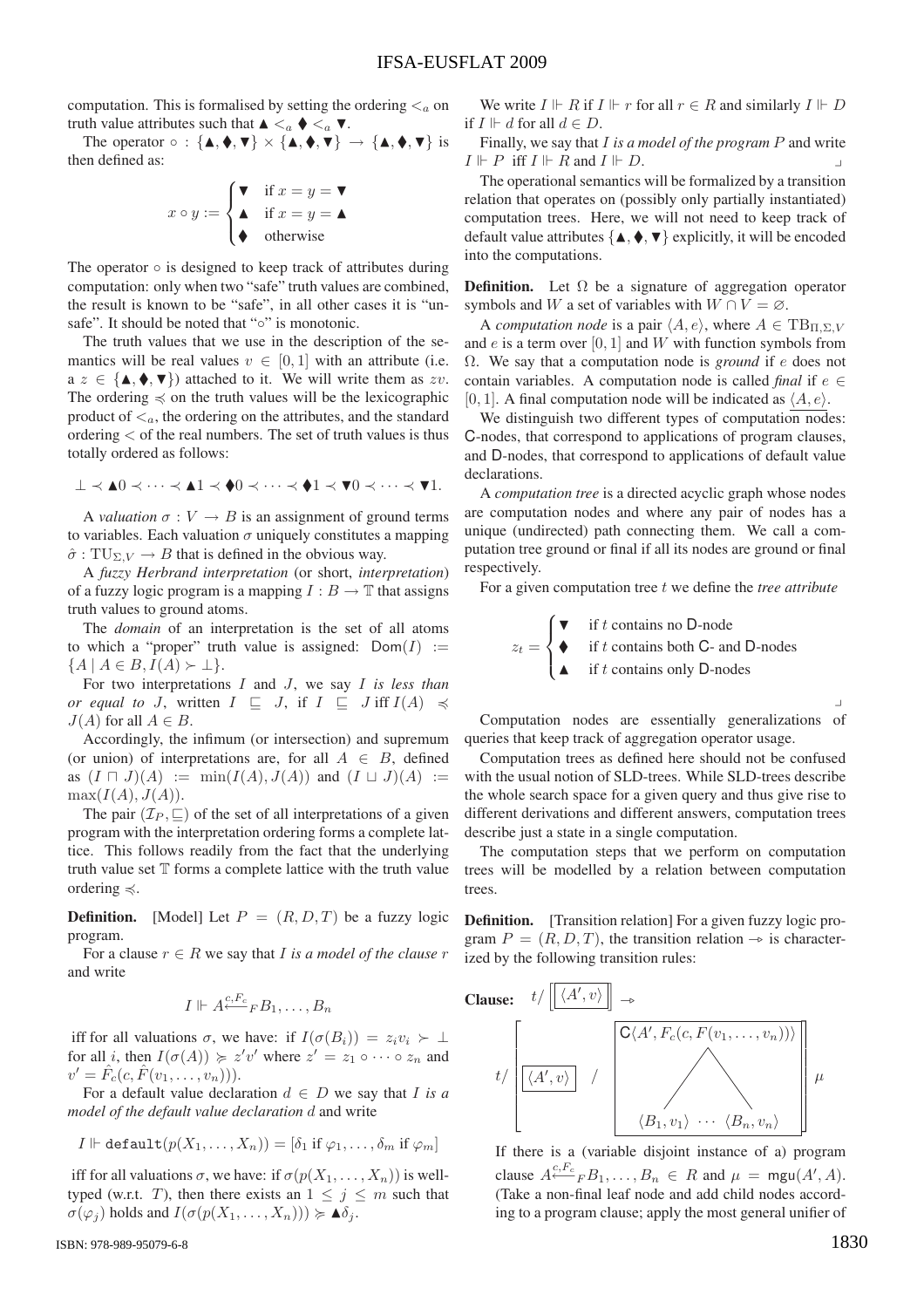$\mu$ 

the node atom and the clause head to all the atoms in the tree.)

Note that we immediately finalize a node when applying this rule for a fuzzy fact.

**Default:** 
$$
\boxed{t\left[\langle A,x\rangle\right]}
$$
  $\rightarrow$   $\boxed{t\left[\langle A,x\rangle/D\langle A,\delta_j\rangle\right]}$ 

If A does not match with any program clause head, there is a default value declaration  $\text{default}(p(X_1,\ldots,X_n)) = [\delta_1 \text{ if } \varphi_1,\ldots,\delta_m \text{ if } \varphi_m] \in$ D,  $\mu$  is a substitution such that  $p(X_1,...,X_n)\mu = A\mu$  is a well-typed ground atom, and there exists a  $1 \leq j \leq m$ such that  $\varphi_i \mu$  holds. (Apply a default value declaration to a non-final leaf node thus finalizing it.)



(Take a non-final node whose children are all final and replace its truth expression by the corresponding truth value.)

 $\frac{1}{2}$ Here, the notation  $t[A]$  means "the tree t that contains the node A somewhere". Likewise,  $t[A/B]$  is to be read as "the tree  $t$  where the node  $A$  has been replaced by the node  $B$ ".

Asking the query  $\langle A, v \rangle$  corresponds to applying the transition rules to the initial computation tree  $\langle A, v \rangle$ . The computation ends *successfully* if a final computation tree is created, the truth value of the instantiated query can then be read off the root node. We will illustrate this with an example computation.

Example (continued). We start with the tree



Applying the **Clause**-transition to the initial tree with the program clause good-destination(X)<sup>1.0,</sup><sup>*i*</sup>.nice-weather(X), many-sights(X) yields



Now we apply Clause to the left child with nice-weather(moscow)  $\leftarrow$  0.2:

Since there exists no clause whose head matches manysights(moscow), we apply the Default-rule for many-sights to the right child.



In the last step, we finalise the root node.



The calculated truth value for good-destination(moscow) is thus 0.04.  $\Diamond$ 

The actual operational semantics is now given by the truth values that can be derived in the defined transition system. This "canonical model" can be seen as a generalisation of the success set of a program.

**Definition.** Let  $P$  be a well-defined fuzzy logic program. The canonical model of P for  $A \in B$  is defined as follows:

$$
\mathsf{cm}(P) := \left\{ A \mapsto z_t v \mid \begin{array}{c} \text{there exists a computation starting} \\ \text{with } \langle A, w \rangle \text{ and ending with a final computation tree } t \text{ with root node} \\ \frac{\langle A, v \rangle}{\langle A, v \rangle} \end{array} \right\}
$$

 $\frac{1}{2}$ It can be verified that the canonical model  $\textsf{cm}(P)$  is indeed a model of P.

### 4 Implementation

RFuzzy is implemented as a package of the Ciao Prolog System [15]. It consists essentially of a set of rules that translate the RFuzzy Syntax to ANSI Prolog using the expansion of code of the packages in Ciao Prolog. The predicates of the program that have been declared as fuzzy get an additional argument that makes the truth value explicit. The resulting program can then be interpreted and executed "as usual".

Example (continued). We have no space to describe the implementation syntax used at RFuzzy, but it can be easily deduced from the implementation of our running example (not all the clauses are shown here).

```
nice_weather(madrid) value 0.8.
nice_weather(moscow) value 0.2.
```